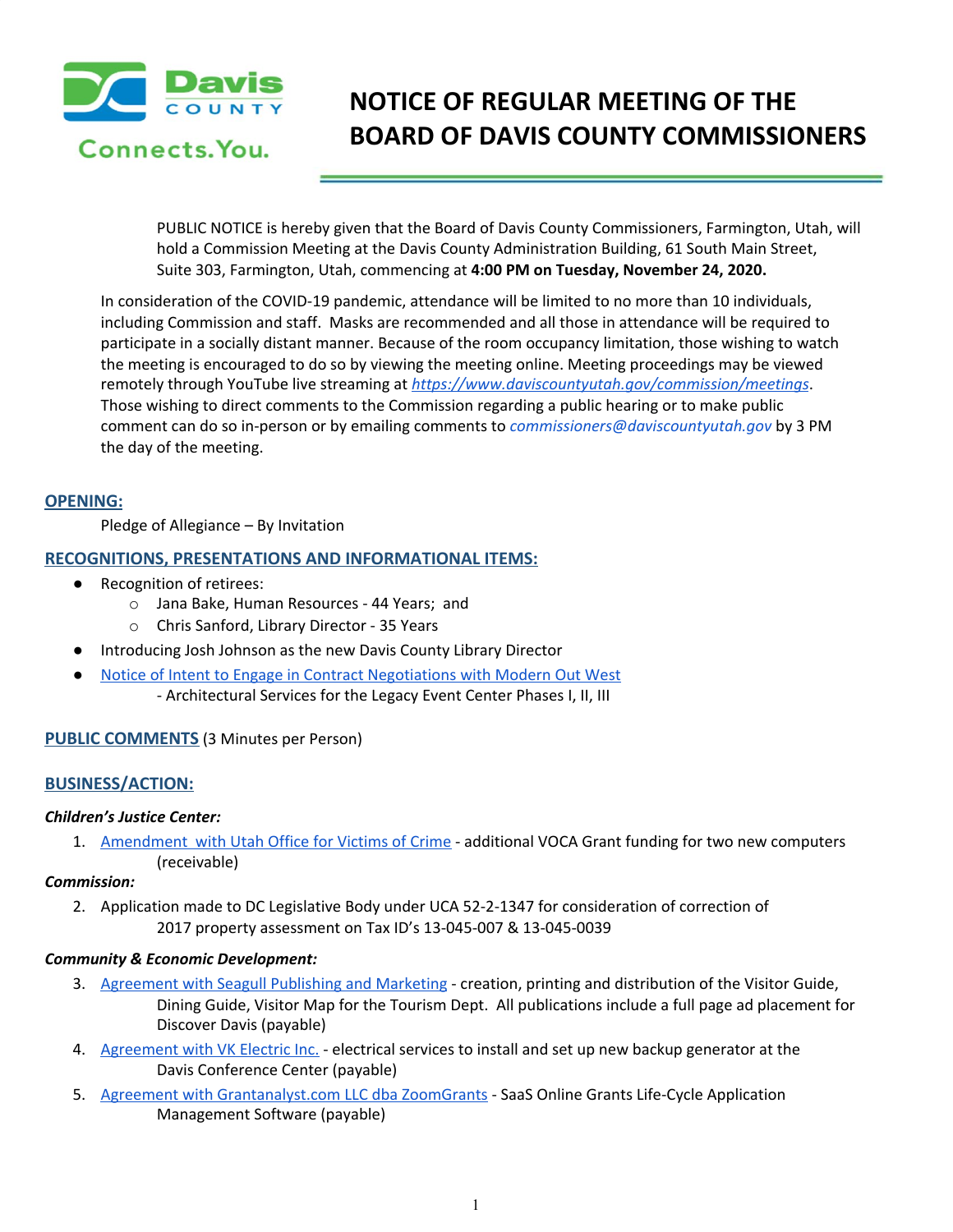#### *Health Department:*

6. Agreement with SWCA, Inc., dba SWCA [Environmental](https://drive.google.com/file/d/1Cx61glNaFztB9TQssIcK2MuoS8VnAoMw/view?usp=drivesdk) Consultants - water quality study (septic) (payable)

#### *Human Resources:*

- 7. [Agreement](https://drive.google.com/file/d/1CLL5W7Nzdvx-37bXC2Bhwk3yQOL2CItC/view?usp=drivesdk) with Joseph Nemelka to provide indigent defense legal services (payable)
- 8. Grant application to Utah [Commission](https://drive.google.com/file/d/15m5VxKewH8yC6ZESQil1eaY6CN6r5RKD/view?usp=drivesdk) on Criminal & Juvenile Justice (CCJJ) two-year Coronavirus Emergency Supplemental Funds (CESF) grant from Federal Bureau of Justice (receivable)

#### *Legacy Events Center:*

9. Agreement with Western [Landscaping](https://drive.google.com/file/d/1paZTnvvMG7FC3PUzoCvb3X3-WQcE93Yd/view?usp=drivesdk) LLC - install a water filter on irrigation water system (payable)

#### *Public Works:*

- 10. Agreement with Centerline [Development](https://drive.google.com/file/d/1t3_T9avUQRUqHZ3o20ZCBeh1Ak4rgCGY/view?usp=drivesdk) raise manholes and water valves, install survey monuments along Jennies Court in Kaysville (payable)
- 11. [Agreement](https://drive.google.com/file/d/1B4zoFWzYPGpk4JgpDn7YqAqsYfyxu7Zf/view?usp=drivesdk) with Horrocks Engineers design engineering services for the North Fork Holmes Creek/Fairfield Road Box Culvert Project (payable)

### *Sheriff's Office:*

- 12. Training [Reimbursement](https://drive.google.com/file/d/1shxKTDjFQbR8BEWZKSuBqIxJj88V8rfd/view?usp=drivesdk) Agreement with Corbin Joseph Shaw Special Functions and Basic Corrections training, including wages and benefits (receivable)
- 13. Agreement with Accent [Automatics](https://drive.google.com/file/d/1-joCc3quFKTnzoSwKhjANFkKfIwAN2QX/view?usp=drivesdk) Entrance Solutions, Inc. install two ADA compliant doors at the exterior entrance at the Jail (payable)
- 14. [Agreement](https://drive.google.com/file/d/1eExyrqWQJuu7Zs82xmxxI4VtilqVJCXN/view?usp=drivesdk) with Step Saver, Inc. water softener valve replacements for 2 units, resin beads replacements, service

and parts for water softener repairs (payable)

- 15. Donation agreement with [Washington](https://drive.google.com/file/d/1nLZJ6N6tnmZ8BYCvPio7L2w9lartJFK0/view?usp=drivesdk) Heights Church funds to be used for bulletproof vests or other protective gear for the Sheriff's Office (receivable)
- 16. Agreement with Utah New Vision [Construction,](https://drive.google.com/file/d/1NwfERQNo9Z7t0WlK4Qq_ZtAG8Uvlcp9G/view?usp=drivesdk) LLC building commissioning for the Jail Medical Observation Unit (payable)

#### *Community & Economic Development:*

17. Real estate purchase contract for land with IGOG LLC - to purchase property near the Davis Conference Center in Layton

## **BOARD OF EQUALIZATION:**

Property Tax Register

#### **CONSENT ITEMS:**

- Meeting Minutes:
	- o [October](https://drive.google.com/file/d/1rhMxTsOrrk86iQWvDigGJoKUFcZKMWZi/view?usp=drivesdk) 13, 2020 Commission Meeting; and
	- o [October](https://drive.google.com/file/d/1_bIukYzPbLmtefcSa1eEXVGVTL8vaRbr/view?usp=drivesdk) 20, 2020 Special Meetin[g](https://drive.google.com/file/d/1_bIukYzPbLmtefcSa1eEXVGVTL8vaRbr/view?usp=drivesdk)

#### **COMMISSIONER COMMENTS**

#### **CLOSED SESSION**

Motion to adjourn to closed session, if necessary, for reasons permitted under UCA 52-4-205.

#### **Action taken, if any, regarding matters discussed in closed session**.